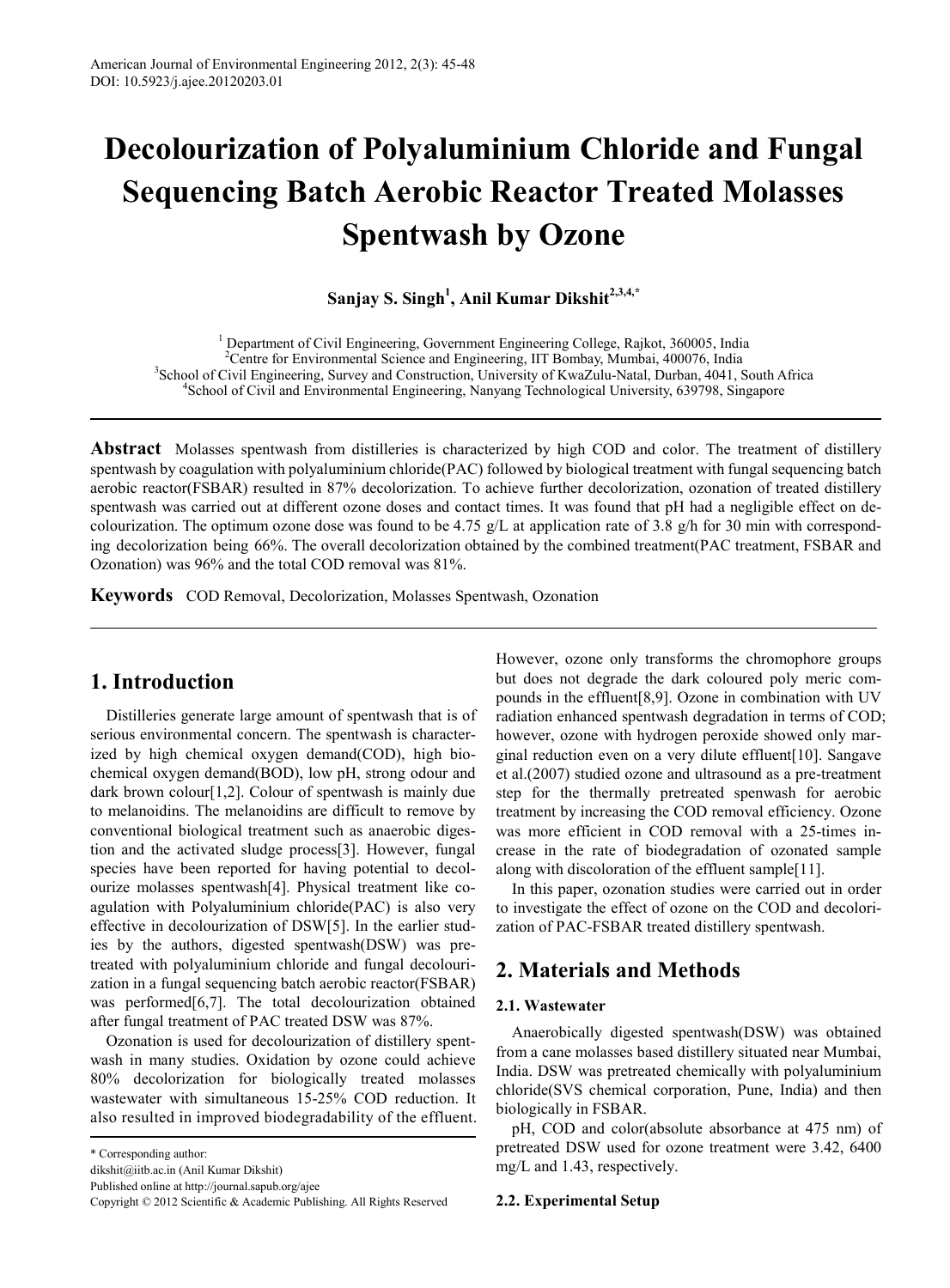The ozonation studies were conducted in a 28 cm long bubble column reactor of 6 cm diameter by varying the contact time at different ozone rates at room temperature. Ozone gas was generated using Ozone Generator(Model OZO 2 VTTL, Ozomax Inc., Quebec, Canada). The generator produced ozone by the corona discharge method using the oxygen as feed gas from an oxygen concentrator(Model 7F-5, Jiangsu Yuyue Medical Equipment Inc., China). The schematic of the experimental setup is shown in Figure 1. A rotameter with a regulating valve for flow adjustment was provided on oxygen concentrator and an output control scale was mounted in front of the generator assembly. Ozone generation was determined by measuring the gas flow rate after calibration. Ozone was supplied at the bottom of the reactor through a gas diffuser. Two ozone traps containing 2% potassium iodide solution were connected in series with the reactor in order to collect unreacted ozone.



**Figure 1.** Schematic of the experimental setup

#### **2.3. Ozonation Studies**

The ozonation studies were conducted by varying the contact time at different ozone rate. All the studies were conducted in the laboratory at room temperature. 400 mL sample of the FSBAR effluent was filled in the reactor, which was connected serially with two ozone traps containing each 250 mL of 2% solution of aqueous potassium iodide. Ozone was bubbled through the aeration port of the reactor with the help of air diffuser. The ozone gas was allowed to react with the sample for a specific time interval and 5 mL sample were withdrawn at every 5 minutes. The samples were analyzed for COD and colour. The potassium iodide solutions from the ozone traps were titrated with sodium thiosulphate to determine the amount of unreacted ozone in the outlet stream. Knowing the amount of ozone concentration in the feed gas stream, the amount of ozone consumed in the reactor was calculated.

To determine the influence of the pH, pH was adjusted to the desired value $(4,6,8,10)$  by addition of sodium hydroxide to the wastewater and the applied ozone dose was kept constant at 6.3 g/h. Colour and COD were measured at every 5 minutes.

The ozonation reaction was done at 3.8, 5 and 6.3 g/h to know the effect of ozone dose on decolourization and COD removal.

For colour measurement, 5 mL samples were centrifuged at 8,000 rpm for 10 minutes. The supernatant after centrifugation was diluted 10 times for colour reduction measurement. The absorbance was measured at 475 nm using

Thermo Spectronic visible spectrophotometer. The decolourization yield was expressed as the percentage decrease in absorbance at 475 nm related to the initial absorbance at the same wavelength.

Chemical oxygen demand(COD) was determined based on the Standard Methods for Examination of Water and Wastewater[12].

## **3. Results and Discussion**

Studies were carried out in order to investigate the effect of ozone on the decolourization and COD reduction of FSBAR treated distillery spentwash and results obtained are discussed in following sections.

### **3.1. Influence of pH**

Influence of pH was studied for maximum decolourization of FSBAR treated effluent. At low pH, ozone exclusively react with compounds with specific functional groups through selective direct reactions such as electrophilic, nucleophilic or dipolar addition reactions[13]. Under basic pH, the hydroxide ions catalyze the decomposition of ozone to yield highly reactive and non-selective hydroxyl radicals, which have an oxidation potential higher than that of ozone[14].

The original pH of treated effluent was about 3.42. The pH was varied between 4 and 10 in different experiments to study the influence of initial pH. Figure 2 shows the variation of decolourization with time at different pH. The decolourization after 30 min of ozonation at all pH was 68-70%. This shows that the decolourization of FSBAR treated DSW was independent of pH. Figure 3 shows COD reduction at different pH. The COD reduction at pH 10 was faster than those at other pH. The final COD reduction at all the pH was 37.5%. The low difference in decolourization and COD reduction at various pH indicates that direct reactions of ozone with wastewater organics predominated to radical reactions.



**Figure 2.** Decolourization of FSBAR treated effluent at various pH.

Coca et al.(2005) also studied the influence of pH during ozonation of spentwash[14]. The decolourization and COD reduction efficiencies at different pH were found similar.

As decolourization was not influenced by pH, all subse-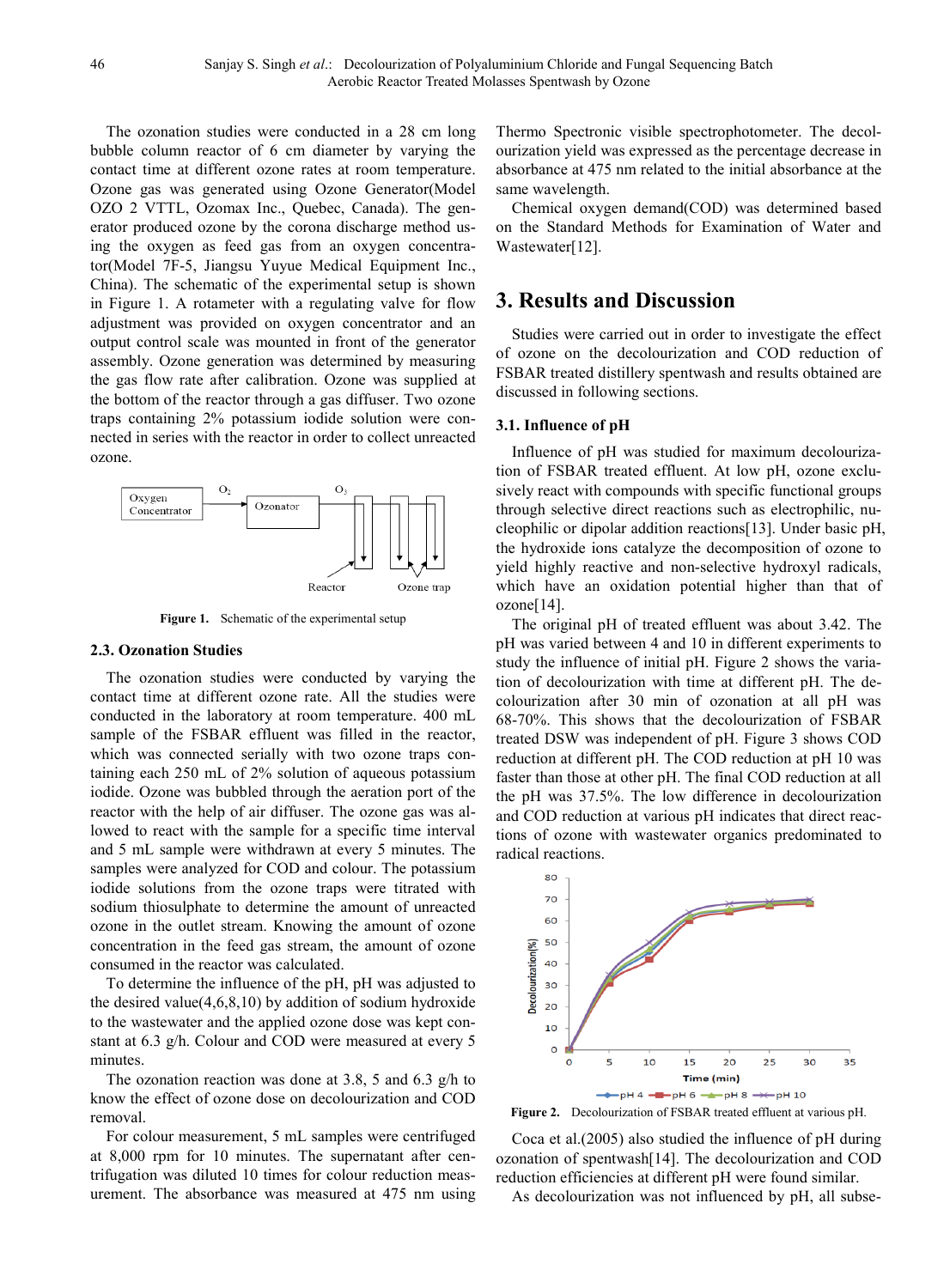quent studies were done without any pH correction.



**Figure 3.** COD reduction of FSBAR treated effluent at various pH.

#### **3.2. Effect of Ozone Dose**

Ozone application rate was varied from 3.8 to 6.3 g/h to assess the effect of the applied ozone dosage on decolourization and COD removal.

#### 3.2.1. Decolourization

Figure 4 shows the evolution of decolourization with the reaction time for experiments carried out at different ozone dosages. As a result of ozonation, absorbance at 475 nm decreased significantly. It reduced from the initial value of 1.43 to 0.48 at 3.8 g/h ozone dose and reduced to 0.45 in the case of 5 g/h and 6.3 g/h ozone doses. The maximum decolourization obtained was 69%. 4.75 g/L was found out to be optimum dose at applied ozone rate of 3.8 g/h for 30 min. Wastewater decolourization occurred mainly at the initial stage of the reaction(i.e. within 20 min of reaction). Melanoidins have conjugated carbon-carbon double bonds in their structure that are responsible for the brown colour[15]. The colour removal was probably due to the fact that ozone was able to cleavage these conjugated carbon-carbon double bonds.



**Figure 4.** Decolourization of FSBAR treated effluent at various ozone doses.

Pena et al.(2003) studied the ozonation of biologically pretreated molasses spentwash by varying the dose from 1.6  $g/h$  to 11.5 g/h. The decolourization achieved at various doses varied from 71% to 93%[16].

#### 3.2.2. COD Removal

Figure 5 shows COD removal with the reaction time for experiments carried out at different ozone dosages. Maximum COD reduction of 37.5% was obtained at all the ozone dosage after 30 min of reaction. The efficiencies achieved were much lower than those reached in decolourization. The less COD removal may be due to the colour compounds present in wastewater. These compounds react with ozone, leading to organic compounds which might still demand oxygen until their final degradation.



**Figure 5.** COD reduction of FSBAR treated effluent at various ozone doses.

Carboxylic acids have been indicated as products of melanoidin ozonation[15]. The reactivity of carboxylic acids with ozone has reported to be negligible[17]. It was observed by Arai et al.(1986) that the ozonation of humic substances also led to the formation of small molecules, mainly aldehydes(formaldehydes, acetaldehydes, glyoxal and methylglyooxal) and carboxylic acids(formic, acetic, oxalic, glyoxylic, pyruvic and ketomalonic acids) which accumulated in the solution due to their resistance towards further degradation by ozonation[18].

Pena et al.(2003) found that the ozonation of biologically pretreated molasses spentwash resulted in a COD reduction of 15% to 25% for the ozone dosage of 1.6 g/h to 11.5 g/h after 30 min reaction time[16].

#### 3.2.3. Variation in pH

The initial pH of the wastewater was 3.42. Ozonation was carried out without modifying the pH of the FSBAR treated effluent. Ozonation process led to a slight drop in the pH value of the wastewater to 3.1, 3.08 and 3.07 for the ozone dosage of 3.8 g/h, 5 g/h and 6.3 g/h at the end of 30 min. This decrease in pH was due to formation of the acidic degradation products like caroboxylic acids due to ozonation of melanoidin compounds[15].

#### 3.2.4. Ozonation Efficiency

This parameter represents the yield of ozone consumption and is defined as the ratio of ozone consumed and the ozone supplied in the reactor after a given time[10]. The efficiency values at different ozone dose after 30 min of reaction are summarized in Table 1. Maximum ozonation efficiency of 76% was observed at applied ozone dosage of 3.8 g/h. The ratios between colour(absorbance at 475 nm)